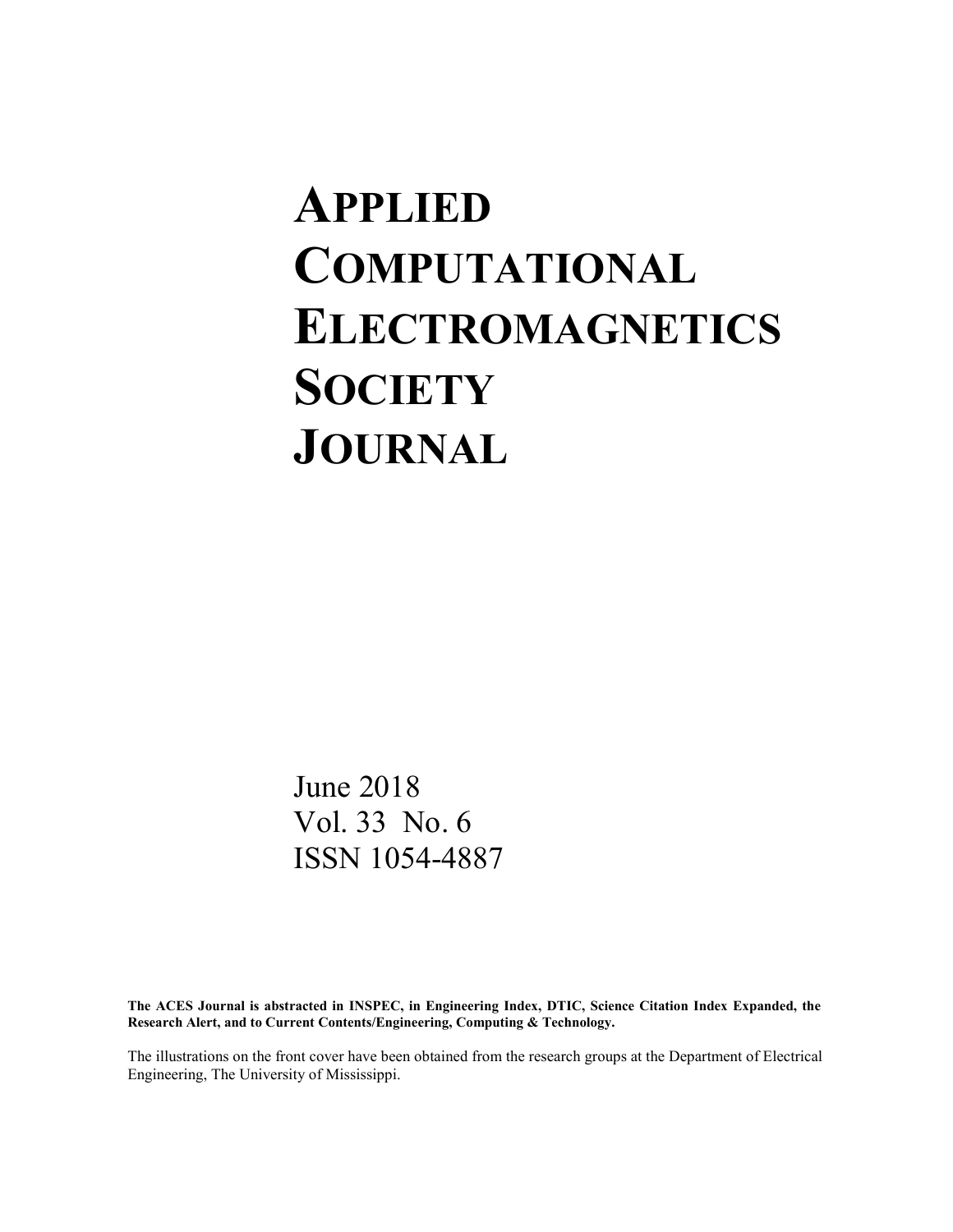# **THE APPLIED COMPUTATIONAL ELECTROMAGNETICS SOCIETY EDITORS-IN-CHIEF EDITORS-IN-CHIEF THE APPLIED COMPUTATIONAL ELECTROMAGNETICS SOCIETY http://aces-society.org http://aces-society.org THE APPLIED COMPUTATIONAL ELECTROMAGNETICS SOCIETY http://aces-society.org** http://aces-society.org **THE APPLIED COMPUTATIONAL ELECTROMAGNETICS SOCIETY http://aces.org/community.org/ THE APPLIED COMPUTATIONAL ELECTROMAGNETICS SOCIETY** THE APPLIED COMPUTATIONAL ELECTROMAGNETICS SOCIETY<br>http://aces-society.org<br>EDITORS-IN-CHIEF<br>Atef Elsherbeni Sami Barmada THE APPLIED COMPUTATIONAL ELECTROMAGNETICS SOCIETY<br>
(Coloring Coloring Dept. University of Tax ESS (Distanting of Tax China University of Tax China University of Tax China University of Tax China University of Tax China Un **http://aces-society.org** THE APPLIED COMPUTATIONAL ELECTROMAGNETICS SOCIETY<br>
http://accs-society.org<br>
Lendon Same Born (Mines, FE Dept.<br>
Coloring ER Dept.<br>
Coloring ER Dept.<br>
Coloring Hamilton Coloring Coloring Coloring Coloring Coloring Coloring **ATIONAL ELECTRO**<br>http://aces-society.org **ATEGNAL ELECTROM.**  $\mathbf{E}$  and  $\mathbf{V}$  of  $\mathbf{E}$ http://aces-society.org G<sub>r</sub>owing second, USA http://aces-society.org  $\overline{\phantom{a}}$ Golden, CO 80401, USA  $\mathbf{B}$ **TATIONAL ELECTROMAGNETICS SOCIETY**<br>
http://acces-society.org<br>
EDITORS-IN-CHIEF<br>
Sami Barmada<br>
University of Pisa, ESE Dept.<br>
56122 Pisa, ltaly<br>
Marcus University of Pisa (ESE ULAR PAPERS<br>
Armunio Museum Single of Potento THE APPLIED COMPUTATIONAL ELECTROMAGNETICS SOCIETY<br> **http://acces-society.org**<br>
EDITORS-IN-CHIEF<br>
Are Eksherbeni<br>
Golden, CO 80401, USA<br>
ASSOCIATE EDITORS-IN-CHIEF: REGULAR PAPERS<br>
ARE COLORIDORS-IN-CHIEF: REGULAR PAPERS<br> **EDITORS-IN-CHIEF** http://aces-society.org  $\mathbf{C}$ **JNAL ELECT ANAL ELECT** CIAILONAL ELECTRONI **Sami Barmada**<br> **Sami Barmada**<br> **Sami Barmada**<br> **Sami Barmada**<br> **Sami Barmada**<br>
Colden, CO 80401, USA<br>
Colden, CO 80401, USA<br>
Colden, CO 80401, USA<br> **Sami Barmada**<br> **Line-strip of Pisa, ESE Dept.**<br> **Line-strip of Pisa, ESE ANAL ELECT** Colorado BBCHOM ttp://aces-society.or<sub>{</sub>

#### $E$ **DITORS-IN-CHIEF** Golden, CO 80401, USA Colorado School of Mines, EE Dept. **EDITORS-IN-CHIEF EDITORS-IN-CHIEF** Golden, CO 80401, USA Colorado School of Mines, EE Dept. DITORS-IN-CHIEF ditade in *c*uter **URS-IN-CHI Sami Barmada** UPITURU IN CHILI **TORS-IN-CH** University of Pisa, ESE Dept.

Colorado School of Mines, EE Dept. University of Pisa, ESE Dept. University of Pisa, ESE Dept. **Atef Elsherbeni** Golden, CO 80401, USA Colorado School of Mines, EE Dept. Colorado School of EECO 80401, and EECO 80401, and EECO 80401, and EECO 80401, and EECO 80401, and EECO 80401, and EECO 80401, and EECO 80401, and EECO 80401, and EECO 80401, and EECO 80401, and EECO 80401, and EECO 80401, University of Pisa, ESE Dept. University of Pisa, ESE Dept.  $\mathbf{H}$ **Atef Elsherbeni** Ater Eisnerbeni **EXECUTE:**<br>
Indies, EE Dept.<br>
Indies 1994<br> **Indies 2014 11:**<br> **Indies 1995**<br> **Indies 1997**<br> **Indies 1997**<br> **Indies 1997**<br> **Indies 1997**<br> **Indies 1998**<br> **Indies 1998**<br> **Indies 1998**<br> **Indies 1998 Example 18 Articles**<br>
International Control Control Control Control Control Control Control Control Control Control Control<br>
Dept. Antonio Musoline<br>
Dept. 56126 Pisa Italy nerbeni<br>
I Mines, EE Dept.<br>
19401, USA<br> **OCIATE EDITORS-IN-CHIEF<br>
ii Antonio Musolin**<br>
Dept. University of Pisa<br>
56126 Pisa, Italy **EDITOI**<br> **EDITOI**<br> **Colorado School of Mines, EE Dept.**<br>
Golden, CO 80401, USA<br> **ASSOCIATE EDITORS-I**<br> **Mohammed Hadi**<br> **Colorado School And Anton Colorado School Colorado School Colorado School Colorado School<br>
De Montfo** 

**Sami Barmada Sami Barmada** University of Pisa, ESE Dept. University of Pisa, ESE Dept. 56122 Pisa, Italy 56122 Pisa, Italy **Sami Barmad**<br>
University of Pisa, Es<br>
56122 Pisa, Ita<br> **REGULAR PAPERS**<br>
Marco A<br>
La Laguna Inst<br>
Torreon, Coah<br>
Paolo N<br>
University I-06125 J<br>
e<br>
e<br>
Tuca<br>
Paolo N<br>
University I-06125<br>
e<br>
EE Dept.<br>
Roc<br>
EE Dept.<br>
Roc<br>
Uni

#### **Sami Barmada ASSOCIATE EDITORS-IN-CHIEF: REGULAR PAPERS** ASSOCIATE E University of Pisa, Estate Dept. 85-IN-CHIEF LTORS-IN-CHIEF: RE 56122 Pisa, Italy University of Pisa, ESE Dept. UTODE IN CHIEF, DE 35-113-CHILI  $\sum_{i=1}^{n}$ 5-118-CHIEF) UTODE IN CHIEF, DEP f Elsherbeni<br>
ool of Mines, EE Dept.<br>
CO 80401, USA<br>
ASSOCIATE EDITORS-IN-CHIEF: REGULAR PAPERS<br>
ASSOCIATE EDITORS-IN-CHIEF: REGULAR PAPERS **ASSOCIATE EDITORS-IN-CHIEF: REGULAR PAPERS ASSOCIATE EDITORS-IN-CHIEF: REGULAR PAPERS ASSOCIATE EDITORS-IN-CHIEF: REGULAR PAPERS**<br> **Antonio Musolino** Marco A  $1880$  Cm<sup>2</sup> **EDITOR-IN-CHIEF EXECUTE**

Pisa, Italy

**Mohammed Hadi Mohammed Hadi EXAMPLE IN A THE INCOMENDENT CONTROL**<br>Kuwait University, EE Dept. Safat, Kuwait<br>
Safat, Kuwait<br>
Safat, September 2012<br>
Safat, Kuwait<br>
Safat, Kuwait<br>
Safat, Kuwait<br>
Safat, Kuwait<br>
Safat, Rusait **Mohammed Hadi** Kuwan University, EE Dept.<br>Safat, Kuwait **Mohammed Hadi Mohammed Hadi** Safat, Kuwait **Hadi**Safat, Kuwait

**Mohammed Hadi Alistair Duffy Alistair Duffy** Kustan Duny De Montfort University Leicester, UK **Antonio Musolino** Kuwait University, EE Dept. u Duny<br>at University De Montfort University<br>Leisaster LIV Alistair Duffy **Mohammed Hadi Alistair Duriy**  $\Lambda$  Estain Duff. SHStaff Duff<br>Mantfant Huitt **Alistair Duffy** Saar Dun<sub>.</sub> Alistoir Duffy **Alistair Duffy Mohammed Hadi**  $E = \frac{K}{L}$  $\mathbf{H} \mathbf{y}$ De Montfort University **Alistair Duffy** De Montfort University Leicester, UK De Montfort University<br>Leicester LIK Leicester, UK istair Duffy<br>nntfort University<br>eicester, UK<br>'enxing Li istair Duffy<br>ntfort University<br>eicester, UK atat, Kuwait<br>**istair Duffy**<br>intfort University<br>eicester, UK  $\mathbf{A}$ <sup>1</sup> $\mathbf{B}$ <sub>1</sub>  $\mathbf{C}$ <sub>1</sub>  $\mathbf{D}$ <sub>1</sub>  $\mathbf{C}$ <sub>1</sub> **De Montiort University**<br>Loiseater LIV **Alistair Duffy**<br>De Montfort University

 $\mathbf{W}$ .  $\mathbf{H}$ **Wenxing Li** Weitking Engineering University<br>Harbin Engineering University Harbin 150001, China Wonying I: **Wenxing Li bin 150001, Cl Alistair Duffy**  $\mathbf{w}$ enxing  $\mathbf{u}$  $W_{\text{onning}}$  U **VV CHALILE LA Wenxing Li**  $\mathbf{W}$   $\mathbf{U}$   $\mathbf{U}$   $\mathbf{U}$   $\mathbf{U}$   $\mathbf{U}$   $\mathbf{U}$   $\mathbf{U}$   $\mathbf{U}$   $\mathbf{U}$   $\mathbf{U}$   $\mathbf{U}$   $\mathbf{U}$   $\mathbf{U}$   $\mathbf{U}$   $\mathbf{U}$   $\mathbf{U}$   $\mathbf{U}$   $\mathbf{U}$   $\mathbf{U}$   $\mathbf{U}$   $\mathbf{U}$   $\mathbf{U}$   $\mathbf{U}$   $\mathbf{$  $\frac{1}{2}$  $W_{\text{onwing}}$  I: Harbin Engineering University **Wenxing Li WellXing Li**  $U_{\text{H}}$   $1.50001$   $C_{\text{H}}$ Harbin Engineering University<br>Harbin 150001, China Wenxing Li **Wenxing Li** Harbin Engineering University<br>Harbin 150001, China Harbin 150001, China **Engineering University**<br>
bin 150001, China Harbin Engineering Officersity Harbin 150001, China Harbin Engineering University **Wenxing Abdul Arkadan** Harbin 150001, China Harbin  $M_{\text{H}}$  and  $M_{\text{H}}$   $\sim$  0.001,  $\sim$  0.000  $\frac{1}{2}$  we is a single possible possible. Addit 150001, China

**Maokun Li Traukun Engineering University** 1 singhua Oniversity<br>Beijing 100084, China Beijing 100084, China **Maokun** Li  $\frac{1 \text{ singular}}{2 \cdot 2 \cdot 2 \cdot 4}$ Maokun Li **Example 3**<br>Tsinghua University  $\text{H}$  isingnua University **Ma**<sup>10000</sup>; Harbing LOOO Latin Engineering University **Harbin 100084**, China<br>Beijing 100084, China I singhua University<br>Beijing 100084, China  $\text{Reijing } 100084, \text{ China}$ Harbin 150001, China **Maokun Li**<br>
Tsinghua University<br> **Dailing 100024** China Mookun I j gnua Universit<br>2010094 Chi ajing Toooo<del>i</del>, Cilina Tsinghua University<br>:eiiing 100084 Chin  $B_{\text{e},\text{m}}$  100001, China  $\frac{1}{2}$ ieiiing 100084 China Beijing Toooo4, China **Salvator Children**<br>Reijing 100084 China Sandia National Laboratories **Salvatore Campione**

Mauro Parise **Mauro Parise**<br>University Campus Bio-Medico of Rome y Campus Bio-Medico of Rome<br>00128 Rome Italy ASSOCIATE EXPRESS PAPER **ASSOCIATE** EDITORS-IN-CHIEF EDITORS-IN-CHIEF EDITORS-IN-CHIEF EDITORS-IN-CHIEF EDITORS-IN-CHIEF EDITORS-IN-CHIEF EDITORS-IN-CHIEF EDITORS-IN-CHIEF EDITORS-IN-CHIEF EDITORS-IN-CHIEF EDITORS-IN-CHIEF  $\frac{60120 \text{ R0me}}{400}$ of the *Meane* of *Heine*<br>
00128 Rome, Italy ASSOCIATE EDITORS-IN-CHIEF EDITORS-IN-CHIEF EDITORS-IN-CHIEF EDITORS-IN-CHIEF EDITORS-IN-CHIEF EDITORS-IN-CHIEF EDITORS-IN-CHIEF EDITORS-IN-CHIEF EDITORS-IN-CHIEF EDITORS-IN-CHIEF EDITORS-IN-CHIEF EDITORS-IN-CHIEF EDITORS-**Maokun Li** ASSOCIATE EDITORS-IN-CHIEF EDITORS-IN-CHIEF EDITORS-IN-CHIEF EDITORS-IN-CHIEF EDITORS-IN-CHIEF EDITORS-IN-CHIEF EDITORS-IN-CHIEF EDITORS-IN-CHIEF EDITORS-IN-CHIEF EDITORS-IN-CHIEF EDITORS-IN-CHIEF EDITORS-IN-CHIEF EDITORS-Beijing 100084, China<br>**Maure Barise** ASSOCIATE EXPRESS PAPER **ASSOCIATE** EXPRESS PAPER IN THE SERVICE STATE OF SERVICE SERVICE SERVICE SERVICE SERVICE SERVICE SERVICE SERVICE SERVICE SERVICE SERVICE SERVICE SERVICE SERVICE SERVICE SERVICE SERVICE SERVICE SERV

Beijing 100084, China

Albuquerque, NM 87185, USA

56122 Pisa, Italy **ASSOCIATE EXECUTE:** The CHIVESHY OF I ISA<br>
Safat 56126 Pisa, Italy Torreon, Coah **Antonio Musolino Antonio Musolino Mohammed Hadi** 56122 Pisa, Italy 20 Harry, EE Dept. University of Pisa La Laguna Institute Contract Contract Contract Contract Contract Contract Contract Contract Contract Contract Contract Contract Contract Contract Contract Contract Contract Contract Co y, EE Dept. **ASSOCIATE EXECUTE EDITORS:** CONVERSITY OF PISA CONDUCTS EXECUTE EXECUTE EXECUTE TO DETERMINE THE S<br>ASSOCIATE EXECUTIVE EXECUTIVE EXECUTIVE EXECUTIVE TO THE SALE OF SALE SERVICE SERVICE SERVICE SERVICE SERVICE **Antonio Musolino Antonio Musolino Antonio Musolino** ntonio Musolin $\overline{\phantom{a}}$ ASSOCIATE EDITORS-IN-CHIEF EDITORS-IN-CHIEF EDITORS-IN-CHIEF EDITORS-IN-CHIEF EDITORS-IN-CHIEF EDITORS-IN-CHIEF EDITORS-IN-CHIEF EDITORS-IN-CHIEF EDITORS-IN-CHIEF EDITORS-IN-CHIEF EDITORS-IN-CHIEF EDITORS-IN-CHIEF EDITORSy, EE Dept. 6.6126 Pisa<br>
Wait 56126 Pisa, Italy 56126 Pisa, Italy **Antonio Musolino**

**Antonio Musolino Abdul A. Arkadan Abdul A. Arkadan Alistair Duffy Marco Arjona López** University of Pisa Abuur A. Arkadan<br>Colorado School of Mines, EE Dept. Solden, CO 80401, USA 56126 Pisa, Italy **Antonio Musolino Abdul A. A. A. A. Arkadan**<br>
5 Piese Stephen A. Arkadean<br> **A. Arkadean**<br>  $\overline{AB}$ **Antonio Musolino** DQUI A. Arkada Pack and Abdul A. Arkadan and Pack and Pack **Abdul A. Arkadan**<br>Colorado School of Mines, EE Dept. **Abdul A. Arkadan Abdul A. Arkadan**  $U_{\text{U}} = 60.80401$  J Colorado School of Mines, EE Dept.<br>Golden, CO 80401, USA Alistair Duffy<br>
De Mantfort University, Belanda Sahar La Mir University of Pisa<br>
56126 Pisa, Italy<br>
56126 Pisa, Italy<br>
Torreon, Coahuila 27266, Mex<br>
Abdul A. Arkadan<br>
Paolo Mezzanotte<br>
University of Perugia<br>
Golden, CO 80401, USA<br> **Salvatore Campione**<br>
Sandia National Laboratories<br> 56126 Pisa, Italy<br>
Torreon, Coahuila 27266, Me<br> **Abdul A. Arkadan**<br>
olorado School of Mines, EE Dept.<br>
Golden, CO 80401, USA<br> **Salvatore Campione**<br>
Sandia National Laboratories<br>
Albuquerque, NM 87185, USA<br> **Wei-Chung Weng** Colorado School of Mines, EE Dept.<br>Golden, CO 80401, USA **AntonioMusolino Abdul A. Arkadan Antonio Musolino** bdul A. Arkadan **Colorado School of Mines, EE De**<br>
IK Colorado School of Mines, EE De<br>
UIK Golden, CO 80401, USA<br>
Li Salvatore Campione<br>
University Sandia National Laboratories<br>
China Albuquerque, NM 87185, USA **Abdul Arkadan** 11 56126 Pisa, Italy<br> **Efy** 56126 Pisa, Italy<br> **Efy** 6126 Pisa, Italy<br>
Versity Colorado School of Mines, EE Dep<br>
K 60lden, CO 80401, USA<br> **Example 6126 Pisarter Campione**<br>
Sandia National Laboratories  $U$ <sub>00</sub> and  $U$ <sub>00</sub>  $U$ <sub>0</sub>  $U$ <sub>0</sub>  $H$ <sub>0</sub>  $H$ <sub>0</sub>  $H$ <sub>0</sub>  $H$ <sub>0</sub>  $H$ <sub>0</sub>  $H$ <sub>0</sub>  $H$ <sub>0</sub>  $H$ <sub>0</sub>  $H$ <sub>0</sub>  $H$ <sub>0</sub>  $H$ <sub>0</sub>  $H$ <sub>0</sub>  $H$ <sub>0</sub>  $H$ <sub>0</sub>  $H$ <sub>0</sub>  $H$ <sub>0</sub>  $H$ <sub>0</sub>  $H$ <sub>0</sub>  $H$ <sub>0</sub>  $H$ <sub>0</sub>  $H$ <sub>0</sub>  $H$ <sub>0</sub>  $H$ <sub>0</sub>  $H$ <sub>0</sub>  $H$ <sub>0</sub>  $H$ <sub>0</sub>  $H$ <sub>0</sub>

**Salvatore Campione** Sandia National Laboratories Golden, CO 80401, USA Albuquerque, NM 87185, USA Sandia National Laboratories Sandia National Laboratories<br>Albuquerque, NM 87185, USA **Salvatore Campione Abdul A. A. A. A. A. A. A.**<br>Arman  $\alpha$   $\alpha$ <sub>1</sub>  $\alpha$ <sub>2</sub>,  $\alpha$ <sub>2</sub>,  $\alpha$ <sub>2</sub>,  $\alpha$ <sub>2</sub>,  $\alpha$ <sub>2</sub>,  $\alpha$ <sub>2</sub>,  $\alpha$ <sub>2</sub>,  $\alpha$ <sub>2</sub>,  $\alpha$ <sub>2</sub>,  $\alpha$ <sub>2</sub>,  $\alpha$ <sub>2</sub>,  $\alpha$ <sub>2</sub>,  $\alpha$ <sub>2</sub>,  $\alpha$ <sub>2</sub>,  $\alpha$ <sub>2</sub>,  $\alpha$ <sub>2</sub>,  $\alpha$ <sub>2</sub>,  $\alpha$ <sub>2</sub>,  $\alpha$ <sub>2</sub>,  $\alpha$ <sub>2</sub>,  $\alpha$ <sub>2</sub>,  $\alpha$ <sub>2</sub>,  $\alpha$ <sub>2</sub>, **Salvatore Campione** Sandia National Laboratories<br>Albuquerque, NM 87185, USA **Salvatore Campione Salvatore Campione**  $\mathbf{C}$ Albuquerque, NM 87185, USA Sandia National Laboratories<br>Albuquerque, NM 87185, USA Salvatore Campione **Salvatore Campione** Sarvatore Campione **Milwaukee, Campione**<br>
Marquette University, Albertaneon, 2004, 27185, LISA **Weight** Parama Pandema **Encemberra**<br> **Papaper**<br> **Parama Billion**  $M$  and  $M$  and  $M$  is  $N$  of  $N$  or  $M$ **Salvatore Campione**<br>Sandia National Laboratories  $\mu_{\text{M}}$  Marquette United University,  $\mu_{\text{M}}$  $\mu$ uquerque, inivi 67109, OSA andia National Laboratories<br>buquerque, NM 87185, USA University of Perugia **Paolo Mezzanotte**

Wei-Chung Weng **Example 18 Analysis**<br>National Chi Nan University, EE Dept.<br>Puli Nantou 54561 Taiwan Puli, Nantou 54561, Taiwan Puli, Nantou 54561, Taiwan **Wei-Chung Weng**  $\sum_{i=1}^{n}$ Puli, Nantou 54561, Taiwan **Wei-Chung Weng** Colorado School of Mines, EE Dept.<br>
Golden, CO 80401, USA<br> **Salvatore Campione**<br>
Sandia National Laboratories<br>
Albuquerque, NM 87185, USA<br> **Nan University, EE Dept.**<br>
National Chi Nan University, EE Dept.<br>
Puli, Nantou 545 **Alistair Duffy**<br>
De Montfort University<br>
Leicester, UK<br>
Leicester, UK<br> **Wenxing Li**<br>
Harbin Engineering University<br>
Harbin 150001, China<br> **Maokun Li**<br>
Tsinghua University<br> **Maokun Li**<br>
Tsinghua University<br>
Musolinonic Pis Colorado School of Mines, EE Dept.<br>
Golden, CO 80401, USA<br> **Salvatore Campione**<br>
Sandia National Laboratories<br>
Albuquerque, NM 87185, USA<br> **Paological Chi Nantou 54561**, Taiwan<br>
Puli, Nantou 54561, Taiwan<br>
Diversity of Pis **1100084**<br> **1100084**<br> **1100084**<br> **1100084**<br> **1100084**<br> **1100084**<br> **1100084**<br> **1100084**<br> **1100084**<br> **1100084**<br> **1100084**<br> **1100084**<br> **1100084**<br> **1100084**<br> **1100084**<br> **1100084**<br> **1100084**<br> **1100084**<br> **1100084**<br> **1100084**<br> **1 Wei-Chung Weng**<br>National Chi Nan University, EE Dept. **Abdul A. Arkadan**<br>
Paolo Mezzanotte<br>
Drado School of Mines, EE Dept.<br>
University of Perugia<br>
Golden, CO 80401, USA<br> **Salvatore Campione**<br> **Luca Di Rienzo<br>
Politecnico di Milano**<br>
Buquerque, NM 87185, USA<br>
Politecnico di M **Salvatore Chung Weng**<br> **Sandia Chi Nan University, EE Dept.**<br> **Particular Sandia National Chi National Chi Nan University, EE Dept. Wei-Chung Weng**  $\ldots$ Marquette University, ECE Dept. National Chi Nati Officersity, EE Dept.<br>Puli, Nantou 54561, Taiwan Viniversity of Pisa<br>
University of Pisa<br>
56126 Pisa, Italy<br>
56126 Pisa, Italy<br> **Abdul A. Arkadan**<br> **Paolo Mezzanotte**<br>
Torreon, Coahuila 27266, Mex<br> **Abdul A. Arkadan**<br> **Paolo Mezzanotte**<br>
University of Perugia<br>
Golden, CO  $\sum_{n=1}^{\infty}$  M  $\sum_{n=1}^{\infty}$  54561  $\sum_{n=1}^{\infty}$ Wel-Chung weng<br>National Chi Nan University, EE Dept.<br>Puli Nantou 54561 Taiwan **Colorado School of Mines, Ether, UK Colorado School of Mines, Ether, UK Golden, CO 80401, USA<br>
<b>Ing Li** Salvatore Campione<br>
Fring University Sandia National Laborator<br>
Musolon, China Albuquerque, NM 87185, University<br>
Uni Luck Producted *D* I CIII IV**ali Oliiveisity, EE 1**<br>ili Nantou 54561 -Taiwan  $\mathfrak{m}, \mathfrak{n}$  and  $\mathfrak{so}_1, \mathfrak{n}$  and  $\mathfrak{m}$ Sandia National Sultivisty, 22 2  $\mathcal{L}_{\text{max}}$ , Nance 37501, Tarwan nar Cin Ivan Oniversity, EE De<br>Puli, Nantou 54561, Taiwan Wei-Chung Weng

**Marco Arjona López**<br> **Marco Arjona López** Marco Arjona Lopez<br>La Laguna Institute of Technology Torreon, Coahuila 27266, Mexico **Antonio Musolino ASSOCIATE EDITORS-IN-CHIEF: REGULAR PAPERSPONDING** Torreon, Coahuila 27266, Mexico La Laguna Institute of Technology Torreon, Coahuna  $27200$ , Mexico

**Marco Arjona López** Paolo Mezzanotte ept. University of Perugia I-06125 Perugia, Italy **Paolo Mezzanotte Marco Arjona López** Paolo Mezzanotte Da ala Magganatta I amo Mezzanotte<br>University of Perugia **Paolo Mezzanotte** T AOIO MEZZAHOLLE Daola Mezzanatte **Paolo Mezzanotte** Paolo Mezzanotte UIIIVEISILY OF FELL LAGUNA INSTITUTE OF THE TECHNOLOGY OF THE TECHNOLOGY OF THE TECHNOLOGY OF THE TECHNOLOGY OF THE TECHNOLOGY OF THE TECHNOLOGY OF THE TECHNOLOGY OF THE TECHNOLOGY OF THE TECHNOLOGY OF THE TECHNOLOGY OF T I-06125 Perugia, Italy  $\mathbf{c}$ **Paolo Mezzanotte**I-06125 Perugia, Italy **Paolo Mezzanotte**<br>University of Perugia<br>I-06125 Perugia, Italy  $U_0$ 6125 Pe I-06125 Perugia, Italy **Paolo Mezzanotte Paolo Mezzanotte** University of Ferdingia<br>OC 125 Demois Rubi I-06125 Perugia, Italy University of 1 engine<br>L06125 Perugia - Italy  $\sum_{i=1}^{n}$ 

Luca Di Rienzo Luca Di Rienzo<br>Politecnico di Milano Ponteented di Milano<br>20133 Milano, Italy **Luca Di Rienzo** Politecnico di Milano **Luca Di Rienzo** LUCA DI KIENZO Politecnico di Milano **Euca Di Kienzo**<br>Politecnico di Milano POILCORD OF PERSON 20133 Milano, Italy 20133 Milano, Italy Milwaukee, WI 53201, USA **Luca Britannica**<br> **Politecnico di Milano**<br> **Rocco Rizzo**<br>
University of Pisa **Luca Di Rienzo Luca Di Rienzo** 20133 Milano, Italy

**Luca Di Rienzo Rocco Rizzo** Pept. University of Pisa 56123 Pisa, Italy **Rocco Rizzo Luca Di Rienzo Rocco Rizzo** Politecnico di Milano Politecnico di Milano 20133 MUCCO INIZZO **2013** ROCCO KIZZO  $\mathbf{p}_1, \ldots, \mathbf{p}_{n-1}$ **Rocco Rizzo**<br>Universita di Disc **NOCCO NIZZO**<br>University of Pisa 56123 Pisa, Italy 56123 Pisa, Italy University of Pisa 56123 Pisa, Italy

**Rockania** Sinia Isognaman<br>
ersity of North Da EDITORS: ITALIC STRONG PAPERS PAPERSITY OF PISARIO OF NOTHERS PAPERS PAPERS PAPERS PAPERS PAPERS PAPERS PAPERS PAPERSON ASSOCIATE PAPERS PAPERS PAPERS PAPERS PAPERS PAPERS PAPERS PAPERS PAPERS PAPER PAPERS PAPER PAPERS PAP ima Noghania **Rocco Rizzo** university of Pi **Sima Noghanian<br>Versity of North Del SHIA INGHAMAN**<br>56123 University of North Dakota **Community Community Community** Community Community Community Community Community Community Community Community Community Community Community Community Community Community Community Community Community Community Community 51ma Noghania 20133 Milano, Italy 56123 Pisa, Italy 56123 Pisa, Italy 56123 Pisa, Italy 56123 Pisa, Italy**Rocco Rizzo**  $\frac{1}{2}$ **ASSOCIATE EDITORS-IN-CHIEF: EXPRESS PAPERS** Assumption of the contract of the contract of the contract of the contract of the contract of the contract of the contract of the contract of the contract of the contract of the contract of the contract of the contract of ma Noghanian na Noghanian  $\overline{56}$  Pisa, Italy ASSOCIATE EDITORS-IN-CHIEF EDITORS-IN-CHIEF EDITORS-IN-CHIEF EDITORS-IN-CHIEF EDITORS-IN-CHIEF EDITORS-IN-CHIEF EDITORS-IN-CHIEF EDITORS-IN-CHIEF EDITORS-IN-CHIEF EDITORS-IN-CHIEF EDITORS-IN-CHIEF EDITORS-IN-CHIEF EDITORS-56123 Pisa, Italy<br>**Sima Noghania**<br>versity of North D<br>H Forks, ND 58202

Albuquerque, NM 87185, USA

Univerita di Napoli Federico II, DIETI

 $\mathbf{I}$  di Napoli Federico II, die Tederico II, die Tederico II, die Tederico II, die Tederico II, die Tederico II, die Tederico II, die Tederico II, die Tederico II, die Tederico II, die Tederico II, die Tederico II, di

 $50125$  Napon, na

r i vapoli Teacric<br>0125 Nanoli Ita  $\frac{1}{2}$   $\frac{1}{2}$   $\frac{1}{2}$   $\frac{1}{2}$   $\frac{1}{2}$   $\frac{1}{2}$   $\frac{1}{2}$   $\frac{1}{2}$   $\frac{1}{2}$   $\frac{1}{2}$   $\frac{1}{2}$   $\frac{1}{2}$   $\frac{1}{2}$   $\frac{1}{2}$   $\frac{1}{2}$   $\frac{1}{2}$   $\frac{1}{2}$   $\frac{1}{2}$   $\frac{1}{2}$   $\frac{1}{2}$   $\frac{1}{2}$   $\frac{1}{2}$ 

Fudan University

*Y*  $\frac{1}{2}$   $\frac{1}{2}$   $\frac{1}{2}$   $\frac{1}{2}$   $\frac{1}{2}$   $\frac{1}{2}$   $\frac{1}{2}$   $\frac{1}{2}$   $\frac{1}{2}$   $\frac{1}{2}$   $\frac{1}{2}$   $\frac{1}{2}$   $\frac{1}{2}$   $\frac{1}{2}$   $\frac{1}{2}$   $\frac{1}{2}$   $\frac{1}{2}$   $\frac{1}{2}$   $\frac{1}{2}$   $\frac{1}{2}$   $\frac{1}{2}$   $\frac{1}{$ 

**Amedeo Capozzoli**

I-80125 Napoli, Italy

Yu Mao Wu

Yu Mao Wu

Yu Mao Wu

**Yu Mao Wu** Yu Mao Wu

Fudan University<br>Shanghai 200433, China

Shanghai 200433, China

**Maokun Li**

**Shanghai 200433**, China

 $\mathcal{L}$ 

 $\limsup$ anghar 2004 $\sigma$ , China

Beijing 100084, China Beijing 100084, China **Maokun Li Yu Mao Wu Maokun Li Maokun Li**

 $\frac{1}{2}$ Shanghai 200433 China

Shanghai 200433, China

Maokun Li **Maokun Li**<br>Tsinghua University, EE Dept.

Beijing 100084, China

#### **Lijun Jiang** ASSUCIA **Steve J. Weiss**  $1$ UKS-IN-CHIEF; E $2$ **Amedeo Capozzoli ASSOCIATE EDITORS-IN-CHIEF: EXPRESS PAPERS** IATE EDITORS-IN-CHIEF  $\mathbf{S}$ **ASSOCIATE EDITORS-IN-CHIEF: EXPRESS PAPERS** ASSUCIA. **Steve J. Weiss**  $1$ UKS-IIN-CHIEF; E $\lambda$ **Amedeo Capozzoli** S FAFERS **Sima Noghanian** ASSUC **ASSOCIATE EDITORS-IN-CHIEF: EXPRESS PAPERS Stamatios Amanatiadis** University of Hong Kong, Dept. of EEE  $U$  are  $U$  are  $V$  are  $U$  are  $U$  are  $U$  are  $U$ Univerita di Napoli Federico II, DIETI **Lijun Jiang** OT28 ROMe, Hally<br>ASSOCIATE EDITORS-IN-CHIEF: EXPRESS PAPERS **Amedeo Capozzoli** Kong, Dept. of Ing 100084, China<br>
Mauro Parise<br>
Mauro Parise<br>
Inversity of None<br>
University of Nor<br>
University of Nor<br>
University of Nor<br>
Grand Forks, ND 5<br>
ASSOCIATE EDITORS-IN-CHIEF: EXPRESS PAPERS<br>
Lijun Jiang<br>
Steve J. Weiss Amedeo C Puli, Nantou 54561, Taiwan 56123 Pisa, I<br>
e Sima Noghai<br>
dico of Rome University of North<br>
University of North<br>
Grand Forks, ND 58<br>
SSOCIATE EDITORS-IN-CHIEF: EXPRESS PAPERS 100084, China Pull, Nantou 54561, Talwan 56123 Pisa, I<br>
Iauro Parise Sima Noghai<br>
1998 Bio-Medico of Rome University of North Grand Forks, ND 58<br>
1998 ASSOCIATE EDITORS-IN-CHIEF: EXPRESS PAPERS<br>
1998 ASSOCIATE EDITORS-IN-C ASSUCIA I **Lisociate Editods in Chief. Evedess Dadeds** University of Hong Kong, Dept. of EEE **Steve J. Weiss**  $1$ UN $\sigma$ - $1$ I $\sim$ CHHEF, E $\pi$ **Amedeo Capozzoli** ASSOCIATE EDITORS-IN-CHIEF: EXPRESS PAPERS Beijing 100084, China 56123 Pisa, Italy Tsinghua University  $A$ 550 university of Pisar Company of Pisar Pisar Pisar Pisar Pisar Pisar Pisar Pisar Pisar Pisar Pisar Pisar Pisar P<br>Pisar Pisar Pisar Pisar Pisar Pisar Pisar Pisar Pisar Pisar Pisar Pisar Pisar Pisar Pisar Pisar Pisar Pisar Pi 55-11<mark>9-</mark>CHIE

University of Hong Kong, EEE Dept.<br>Hong Kong  $Hong, Kong$ Hong, Kong Hong, Kong **Lijun Jiang Lijun Jiang Lijun Jiang Lijun Lijun Jiang ASSOCIATE EDITORS-IN-CHIEF: EXPRESS PAPERS Lijun Jiang** University of Hong Kong, EEE Dept. US Army Research 1 Hong, Kong<br>Hong, Kong un Jiang<br>ong Kong, EEE<br>ng, Kong<br>hiro Ohnuki<br>n University<br>kyo, Japan Hong, Kong Hong, Kong  $\mathcal{O}$ **n Jiang**<br>ng Kong, EEE I<br>g, Kong<br>**iiro Ohnuki**<br>University<br>yo, Japan

Shinichiro Ohnuki Nihon University<br>Tabus Jensen Tokyo, Japan Tokyo, Japan  $A$ ninichiro Ohnu **Shinichiro Ohnuki** Shinichiro Ohnuk **Shinichiro Ohnuki**<br>Nihon University<br>Tokyo, Japan **The Ohio State University**<br>
Tokyo, Japan inichiro Ohn  $\sum_{i=1}^{n}$  $T_{\text{c}}$   $T_{\text{c}}$   $T_{\text{c}}$   $T_{\text{c}}$   $T_{\text{c}}$   $T_{\text{c}}$   $T_{\text{c}}$   $T_{\text{c}}$  $T(X, y)$ ,  $T(Y, y)$ Adelphi Laboratory Center (RDRL-SER-M) **Kubilah Servestry**<br>Tokyo Janan I okyo, Japan nichiro Ohnuk **Christina Bonning Christina Bonning The Ohiversity**<br>Tokyo, Japan  $T_{\text{on }j}$  of  $\theta$ ,  $\theta$  supplies ang Kong, EEE<br>ng, Kong<br>**hiro Ohnuki**<br>n University<br>kyo, Japan  $\mathcal{L}$   $\mathcal{L}$ University of Mississippi, Electrical Engineering Dept. University of Mississippi, Electrical Engineering Dept.

**Kubilay Sertel Kubilay Sertel** The Ohio State University Columbus, OH 43210, USA Kubilay Sertel **College Luis Seriel Kubilay Sertel Kubilay Sertel**<br>The Ohio State University<br>Calegria, OU 42210, USA Kubilay Sertel Addin References  $T \cdot \mathbf{u} = \alpha \cdot \mathbf{v}$ Kubilay Sertei **EMERITUS EDITORS-IN-CHIEF** 

Cijun Jiang<br>
Film Jiang<br>
EE Dept.<br>
US Army Research Laboratory<br>
Universita di Napang Kong<br>
Adalahi I sharatory Center (PDPL SEP M) Adelphi Laboratory Center (RDRL-SER-M)<br>Adelphi, MD 20783, USA<br>William O'Keefe Coburn<br>US Army Research Laboratory Adelphi, MD 20783, USA M) I-80125 Napoli, Italy ng \_\_\_ \_\_ Steve J. Weiss Amede **Amedeo Capozzoli**  $\mathcal{A}$  Laboratory Center (RDRL-SER-M)  $\mathbf{L}$  are search Laboratory Research Laboratory Research Laboratory Research Laboratory Research Laboratory Research Laboratory Research Laboratory Research Laboratory Research Laboratory Research Laboratory Research L na Adeleo Capozzoni<br>I-80125 Napoli Federico II, DIETI **William O'Keefe Coburn** Universita di Napoli Pederico II<sub>,</sub><br> **I-80125 Napoli**, Italy Steve J. Weiss<br>
New J. Weiss<br>
US Army Research Laboratory Amedeo Capozzoli ol of Mines, EE Dept.<br>
University of Pisa, E<br>
SSOCIATE EDITORS-IN-CHIEF: REGULAR PAPERS<br>
Hadi Antonio Musolino Marco /<br>
La Laguna Instructor of Pisa (La Laguna Instructor)<br>
(Fig. EE Dept.<br>
University of Pisa, Italy Torreon Dept.<br>
University of Pisa Halgama Indian Colorado School of Muscline<br>
University of Pisa Halgama Inc.<br>
Shanghai A. Arkadan<br>
Abdul A. Arkadan<br>
(Colorado School of Mines, EE Dept.<br>
Colorado School of Mines, EE Dept.<br>
Shangha ASSOCIATE EDITORS-IN-CHIEF: EXPRESS PAPERS<br>
ijun Jiang Steve J. Weiss Amedeo Cape<br>
Hong Kong, EEE Dept. US Army Research Laboratory Universita di Napoli Fede<br>
Iong, Kong Adelphi Laboratory Center (RDRL-SER-M) I-80125 Napol  $P_{\text{H}\text{C}}$  and  $P_{\text{C}}$  are  $P_{\text{C}}$  and  $P_{\text{C}}$  are  $P_{\text{C}}$  and  $P_{\text{C}}$  are  $P_{\text{C}}$  and  $P_{\text{C}}$  are  $P_{\text{C}}$  and  $P_{\text{C}}$  are  $P_{\text{C}}$  and  $P_{\text{C}}$  are  $P_{\text{C}}$  and  $P_{\text{C}}$  are  $P_{\text{C}}$  and  $P_{\text{C$  $\alpha$  Laboratory Center (RDRL-SER-M) **MILLERGE CONCEPTED**<br>Adelphi MD 20783 USA **EDITORS-IN-CHIEF**<br>
Mater Elsherbeni<br>
Mater Colore, CO 80401, USA<br>
(Golden, CO 80401, USA<br>
(Materior of Pisa, ESE Dept.<br>
Mater Arjona Lo<br>
Mater Arjona Lo<br>
Mater Arjona Lo<br>
University of Pisa, Halby<br>
Mater Arjona Lo<br>
Univer **Kubilary Steve J. Weiss**<br>
Steve J. Weiss<br>
Hong, Kong<br>
Kong<br>
Kong<br>
Adelphi Laboratory Center (RDRL-SE<br>
Adelphi, MD 20783, USA<br>
inichiro Ohnuki<br>
William O'Keefe Coburn<br>
Vibion University<br>
Tokyo, Japan<br>
Adelphi Laboratory Ce aboratory<br>(RDRL-SER-M)<br>3, USA<br>**Coburn Kubilay Steve J. Weiss**<br>
Steve J. Weiss<br>
Hong, Kong<br>
Hong, Kong<br>
Adelphi Laboratory Center (RDRL-SE<br>
Adelphi, MD 20783, USA<br>
inichiro Ohnuki<br>
William O'Keefe Coburn<br>
Nihon University<br>
Tokyo Japan<br>
Adelphi J aboratory Cent iss<br>aboratory<br>(RDRL-SER-M)<br>3, USA<br>C  $\text{S}$ 

**uki**<br>ty US Army Research Laboratory<br>ty US Army Research Laboratory Adelphi Laboratory Center (RDRL-SER-M) Adelphi, MD 20783, USA Yu Mao Wu ru Mao Wu<br>Fudan University William O'Keefe Coburn Iowa State University, ECE Dept. Adelphi Laboratory Center (RDRL-SER-M) **Chio Steve J. Weiss Amedeo Capozzoli**<br>
Of Hong, Kong EEE Dept. US Army Research Laboratory<br>
Adelphi, MD 20783, USA<br> **Adelphi, MD 20783, USA**<br> **Adelphi, MD 20783, USA**<br> **Adelphi, MD 20783, USA**<br> **Property Collar Collar Col** William O'Keefe Coburn<br>US Army Research Laboratory<br>Adelphi Laboratory Center (RDRL-SER-M<br>Adelphi, MD 20783, USA **n Jiang Steve J. Weiss**<br>
ng Kong, EEE Dept. US Army Research Laboratory<br>
g, Kong Adelphi Laboratory Center (RDRL-S<br>
Adelphi, MD 20783, USA<br> **iro Ohnuki**<br>
US Army Research Laboratory<br>
US Army Research Laboratory<br>
Messearch Adelphi, Laboratory Center (RDRL-SER-M) US Army Research Laboratory<br>
phi Laboratory Center (RDRL-SER-M)<br>
Adelphi, MD 20783, USA<br> **William O'Keefe Coburn**<br>
US Army Research Laboratory<br>
phi Laboratory Center (RDRL-SER-M)<br>
Pudan University<br>
phi Laboratory Center (R Yu Mao Wu /illiam O'Keefe Cobur **William O'Keefe Coburn**<br>US Army Research Laboratory  $I = I \cup I$ **Example 2018**<br>Adelphi, MD 20783, USA **Jiming Song** William O'Keefe Coburn WILLIAM O'Keele Codurn William O'Keefe Coburn **ASSOCIATE EDITORS-IN-CHIEF: I<br>
Lijun Jiang Steve J. Weiss**<br>
From Kong, EEE Dept.<br>
Hong, Kong Adelphi Laboratory Center (RDRL<br>
Adelphi, MD 20783, USA<br> **Shinichiro Ohnuki**<br>
Nihon University<br>
Tokyo, Japan Adelphi Laboratory **ITORS-IN-CHIEF: EXPRESS PAPERS**<br>
Steve J. Weiss Amedeo Capozzoli<br>
US Army Research Laboratory<br>
phi Laboratory Center (RDRL-SER-M)<br>
Adelphi, MD 20783, USA<br> **William O'Keefe Coburn**<br>
US Army Research Laboratory<br>
phi Laborat A<br>Adelphi Laboratory Change Center (RDRL)<br>Change Change Change Change 'Keefe Coburn aboratory Center (KDKL-SE<br>delphi, MD 20783, USA  $U(x) = 0$ **William O'Keefe Coburn** William O'Keefe Coburn  $\mathbf{U}$ WIIIIam O'Keele Coburn Samuel Research (1987)<br>
Maria Samuel Research (1987)<br>
Samuel Research (1987)<br>
Solocity (University of Fisa, ESE Dept.<br>
Solocity (University of Fisa 1987)<br>
Concordia Economy (1988)<br>
Solocity (1988)<br>
Solocity (1988)<br>
Concord  $\mathbf{W}^{\mu}$   $\mathbf{R}^{\mu}$   $\mathbf{Q}^{\mu}$   $\mathbf{M}^{\nu}$  .  $\mathbf{R}^{\mu}$   $\mathbf{R}^{\mu}$   $\mathbf{R}^{\mu}$  $\sum_{i=1}^{n}$  $I = \{x_i, y_i, y_i\}$ adelphi Laboratory Center (RDRL-Serve<sup>nt)</sup><br>Engineering Dept. Shanell Dept. 2014<br>2014 10:30 PM Dept. 2014 10:30 PM Dept. 2014 10:30 PM Dept. 2014 10:30 PM Dept. 2014 10:30 PM Dept. 2014 10:30 phi, MD 20783, **Example 1. Weiss** Amedeo Capozzoli<br>
Research Laboratory Univerita di Napoli Federico I<br>
I-80125 Napoli, Italy<br>
MD 20783, USA<br> **O'Keefe Coburn Vu Mao Wu**<br>
Research Laboratory Fudan University<br>
IV Mao Wu<br>
Fudan University<br> Safat, Kuwait 56126 Pisa, Italy Torreon, Coahuila 27266, Mexico<br>
University Colorado School of Mines, EE Dept. University Colorado School of Mines, EE Dept. Wenting Li<br>
University Columbus, OBMOL, USA University Columbus, University of North Dakota<br>
Grand Forks, ND 58202, USA<br> **DRS-IN-CHIEF: EXPRESS PAPERS**<br>
Steve J. Weiss Amedeo Capozzoli<br>
Army Research Laboratory<br>
aboratory Center (RDRL-SER-M) I-80125 Napoli, Italy<br>
delphi, MD 20783, USA<br> Film Kong, EEE Dept. US Army Research Laboratory<br>
Hong, Kong<br>
Adelphi Laboratory Center (RDRL-SE<br>
Adelphi, MD 20783, USA<br> **inichiro Ohnuki**<br>
W**illiam O'Keefe Coburn**<br>
US Army Research Laboratory<br>
Tokyo, Japan<br>
Adelphi Labo Society.org<br>
IN-CHIEF<br>
Sami Barma<br>
University of Pisa, 1<br>
56122 Pisa, 1<br>
76122 Pisa, 1<br>
Musolino Marco<br>
y of Pisa La Laguna In<br>
sa, Italy Torreon, Coa<br>
Arkadan Paolo<br>
Arkadan Paolo<br>
Torreon, Coa<br>
Arkadan Paolo<br>
Inversity, Society.org<br>
IN-CHIEF<br>
University of Pisa, I<br>
University of Pisa, I<br>
S6122 Pisa, I<br>
CHIEF: REGULAR PAPER:<br>
Musolino Marco<br>
y of Pisa La Laguna In<br>
Sa, Italy Torreon, Cos<br>
Arkadan Paolo<br>
Afmines, EE Dept.<br>
IL Laboratories L Xare Telestrone Computer (Society Color) (Society COMPUTATION STATE COMPUTATION STATE COMPUTATION STATE COMPUTATION STATE COMPUTATION (SOCIETY A ADMINISTRATION COMPUTATION COMPUTATION COMPUTATION (SOCIETY AREA COMPUTATION

US Army Research Laboratory

Iowa State University, ECE Dept. Towa State University, ECE Dept.<br>The Ames, IA 50011, USA<br>Ames, IA 50011, USA **Jiming Song**  $I = 1, 1, 2, \ldots$ Jiming Song Jiming Song Jiming Song **EXECTED**<br>Ames IA 50011 USA

#### **EDITORIAL ASSISTANTS EDITORIAL ASSISTANTS Ming Jin EDITORIAL ASSISTANTS** ITODI JI JOCICT LIT UKIAL ASSIST **EDITORIAL ASSISTANTS David E. Stein** ENITODI JI JOOICH JANG

**Matthew J. Inman Matthew J. Inman Matthew J. InmanMatthew J. Innan**<br>University of Mississippi, EE Dept. University of Mississippi, Electrical Engineering Of Mississippi, Electrical Engineering Dept. University, MS 38677, USA Ept. Col **Construction** Ept. Col Ept. Col Ept. Col **Matthew J. Inman** 

Iowa State University, ECE Dept.

**Matthew J. Inman**

**Matthew J. Inman**

**Shanell Lopez**<br> **Shanell Lopez** Colorado School of Mines, EE Dept. **Shanell Lopez** Golden, CO 80401, USA  $\sum_{I} E(E)$  E Dept.<br>Colorado School of Mines, EE Dept.  $\mathbf{G}$ 

 $\sum_{n=1}^{\infty} 10001$ 

#### **Matthew J. Inman** EMERITUS EDITORS-IN-CHIEF **Shanell Lopez EMERITUS EDITORS-IN-CHIEF**  $\mathbf{F}$  and  $\mathbf{F}$ **Matthew J. Inman** Colorado School of Mines, Electrical Engineering Dept. Golden, CO 80401, USA University of Mississippi, Electrical Engineering Dept. Electrical Engineering Dept. Electrical Engineering De  $U<sub>N</sub>$  $\mathbf{F}$ **Matthew J. Inman** EMERITUS EDITORS-IN-CHIEF<br>Align Clisser University of Electrical Engineering **EMERITUS EDITORS-IN-CHIEF Imaculate Rosaline EMERITUS EDITORS-IN-CHIEF**

#### can C. Baker University of Mississippi, Electrical Engineering Dept. Duneen C Delter **Duncan C. Baker**<br> **EMERITUS ASSOCIATE**

EE Dept. U. of Pretoria 0002 Pretoria, South Africa

**Robert M. Bevensee** 

Box  $812$ Alamo, CA 94507-0516, USA

**Allen Glisson Candace Suriano Allen Glisson** University, MS 38677, USA University, MS 38677, USA University of Mississippi, EE Dept.

#### Ahmed K n<br>
Montreal, Colorado School of Mines, Electrical Engineering Dept. 2014

Concordia University, ECS Dept. MS 38677, USA Montreal, QC H3G 1M8, Canada

**Ozlem Kilic** 

Catholic University of America Washington, DC 20064, USA

David E. Stein

USAF Scientific Advisory Board Washington, DC 20330, USA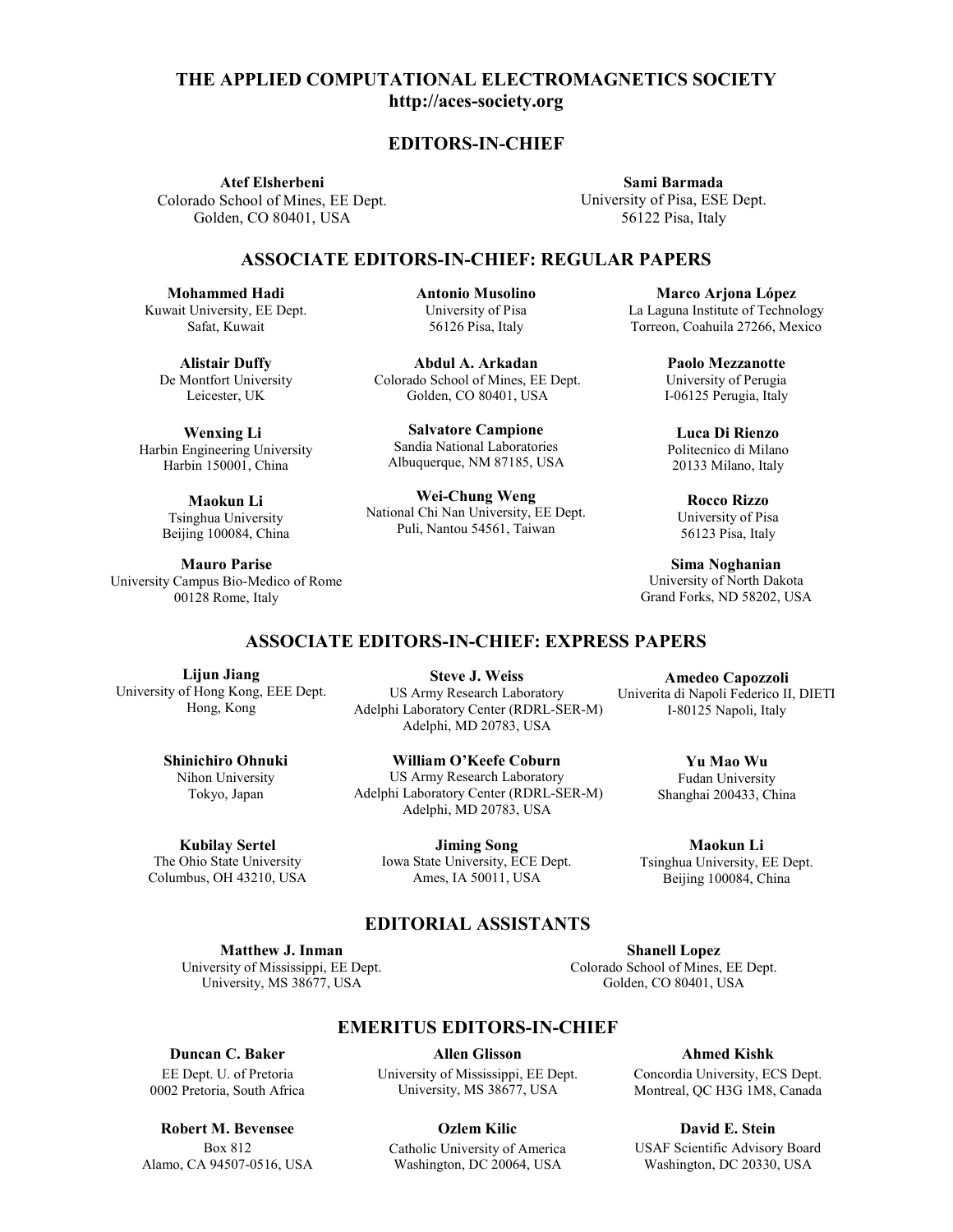#### **EMERITUS ASSOCIATE EDITORS-IN-CHIEF EMERITUS ASSOCIATE EDITORS-IN-CHIEF EMERITUS ASSOCIATE EDITORS-IN-CHIEF http://aces-society.org**  $\mathbf{L}$  $\mathbf{E}$ ivi  $E_N$ **Alexander Yakovlev**  $\blacksquare$

# Yasushi Kanai

Niigata Inst. of Technology Niigata Inst. of Technology Kashiwazaki, Japan Kashiwazaki, Japan **Levent Gurel Levent Gurel**  $\mathcal{L}$ 

# Levent Gurel

Bilkent University Bilkent University Ankara, Turkey

## Erdem Topsakal

Mississippi State University, EE Dept. Mississippi State, MS 39762, USA ASSOCIATE EDITORS-IN-CHIEF: **ASSOCIATE EDITORS-IN-CHIEF:** REGULAR PAPERS<br>ASSOCIATE EDITORS-IN-CHIEF: REGULAR PAPERS

**Mohamed Abouzahra**

Lexington, MA, USA **MIT Lincoln Laboratory** Golden, CO 80401, USA

Lexington, MA, USA **Alexander Yakovlev Sami Barmada** 56122 Pisa, Italy University of Pisa, ESE Dept.

**EMERITUS ASSOCIATE EDITORS-IN-CHIEF Alexander Yakovlev** University of Mississippi, EE Dept. versity of mississippi, ee D<br>University, MS 38677, USA

catholic University,  $\frac{1}{2}$ 

**Ozlem Kilic** Catholic University of America Washington, DC 20064, USA

**Fan Yang** Tsinghua University, EE Dept. Beijing 100084, China

#### **EMERITUS EDITORIAL ASSISTANTS EMERITUS EDITORIAL ASSISTANTS**  $T<sub>0</sub>$

**Khaled ElMaghoub Khaled ElMaghoub Khaled ElMaghoub Alistair Duffy Trimble Navigation/MIT** Boston, MA 02125, USA Boston, MA 02125, USA Boston, MA 02125, USA **De Monteville** 

Anne Graham University of Mississippi, EE Dept. University of Mississippi, EE Dept. University of Mississippi, EE Dept. Harbin 150001, China University, MS 38677, USA University, MS 38677, USA University, MS 38677, USA

**Christina Bonnington Christina Bonnington Christina Bonnington Paolo Mezzanotte** University of Mississippi, EE Dept. University, MS 38677, USA University, MS 38677, USA University, MS 38677, USA Colorado School of Mines, EE Dept. Domington

**Mohamed Al Sharkawy Mohamed Al Sharkawy Mohamed Al Sharkawy** Politecnico di Milano Arab Academy for Science and Technology, ECE Dept. Alexandria, Egypt Alexandria, Egypt Alexandria, Egypt  $\mathcal{L}$ 

# **APRIL 2018 REVIEWERS: REGULAR PAPERS APRIL 2018 REVIEWERS: REGULAR PAPERS JUNE 2018 REVIEWERS: REGULAR PAPERS**

**Hai-tao Chen**  $Xibi Chen$ Hong, Kong **Zhe Chen Shinichiro Ohnuki Klaus Debes Qian Ding Nebojsa Doncov Zhenhong Fan Zhengwei Hao** Encagwei Hav<br>Ahmad Hossei  $\frac{1}{2}$ **Teng Li**  $X$ in Li **Ahmad Hosseinbeig Lijun Jiang Anne Graham Bin Li**  $C$ ee beng  $I:$ Gaosheng Li **Rusan Barik Zhaoneng Jiang Haihui Li Jian Li**

**APRIL 2018 REVIEWERS: EXPRESS PAPERS APRIL 2018 REVIEWERS: EXPRESS PAPERS Amedeo Capozzoli Mahdi NaghshvarianJahromi EMERITUS ASSOCIATE EDITORS-IN-CHIEFF**<br> **EMERITUS ASSOCIATE EDITORS-IN-CHIEFF**<br> **EMERITUS ASSOCIATE EDITORS-IN-CHIEFF** Mississippi State University, EE Dept. Mississippi State University, EE Dept. **Li Wu** Mississippi State, MS 39762, USA  $\mathbf{E}$ iversity, Eq. 1  $\mathbf{U}$  Mississippi State,  $\mathbf{U}$ **Peyman Mahouti**<br> **Peyman Mahouti**<br> **Peyman Mahouti** Mississippi State, MS 39762, USA **ASSOCIATE EXPRESS PRESS PARAMETER: Adalbert Beyer Peyman Mahouti**  $\frac{1}{2}$  $\mathbf v$  **Laboratory Center (RD**RL) Iowa State University, ECE Dept. Univerita di Napoli Federico II, DIETI **Arash Nemati** I-80125 Napoli, Italy **Mohammad Neshati Yu Mao Wu Jagdishkumar Rathod**  $\mathbf{A}$ **Manufacturis Extending Extending Fanufacturism Yury Shestopalov**  $\mathbf{B}$ **EDITORIAL ASSISTANTS Shanell Shang** Colorado School of Mines, Electrical Engineering Dept. **Ali Yapar Li Huan Zhang Christina Bonnington** Bruno Stupfel **Christopher Trueman Mohamed Al Sharkawy Zuo-Min Tsai**  $\overline{\textbf{z}}$  because  $\overline{\textbf{W}}$ Zhonggen Wang<br>**Zhong Miaomiao Ma Kubilay Sertel Yan Shi Hubert Trzaska**

### ,<br>Ieweds, evi **JUNE 2018 REVIEWERS: EXPRESS PAPERS**

University of Mississippi, EE Dept.  $\mathbf{s}$ **Ladislau Matekovits** 2  $U_{\rm{S}}$ University of Mississippi, EE Dept.  $S$ **Example 3 Except Associates Associates Associates Associates Associates Associates Associates Associates Associates Associates Associates Associates Associates Associates Associates Associates Associates Associates Associ Maokun Li Quang Nguyen**

**Edward Rothwell Zvonimir Sipus Steven Weiss**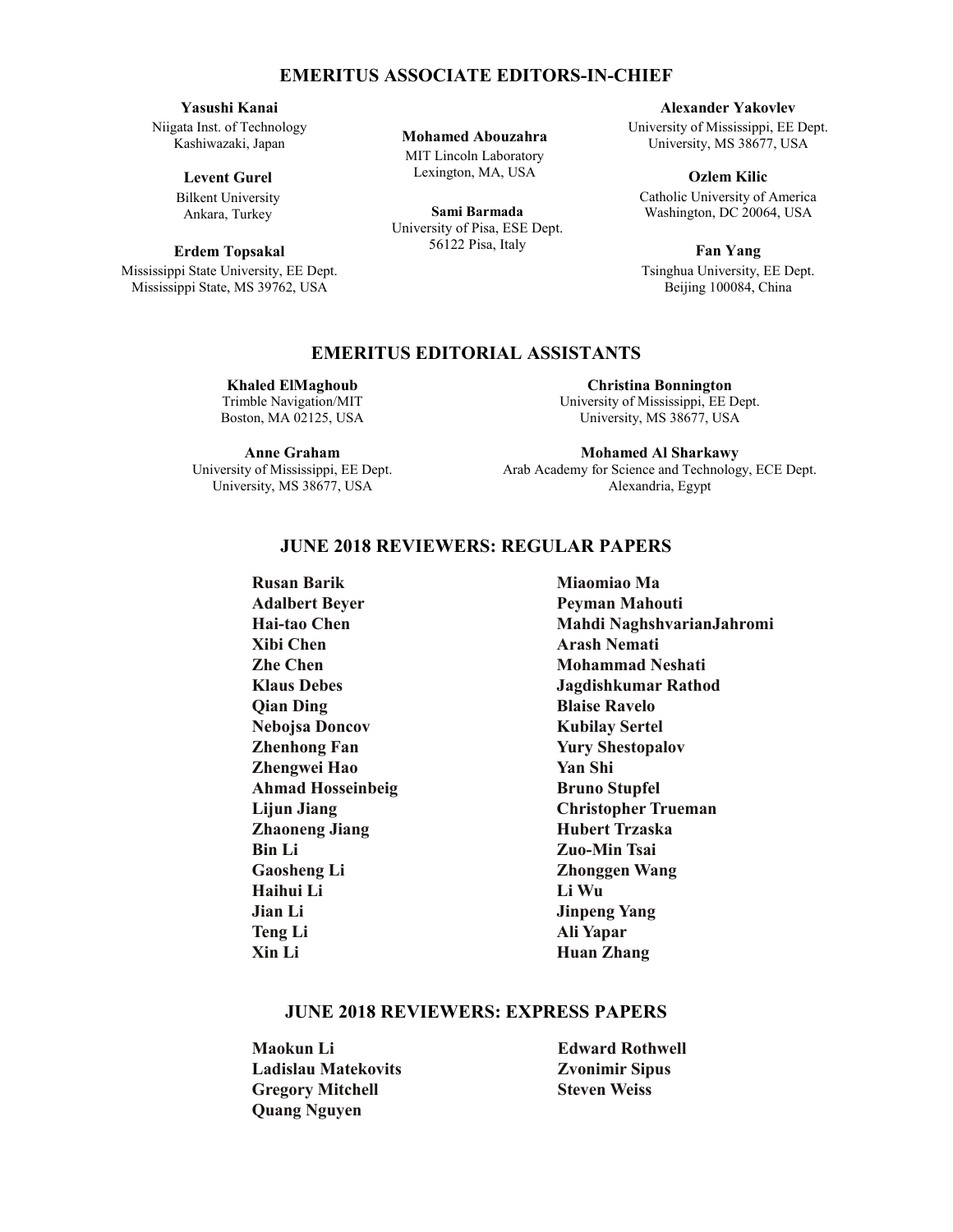# **THE APPLIED COMPUTATIONAL ELECTROMAGNETICS SOCIETY JOURNAL**

| Vol. 33 No. 6                                                                                                                                                                                | <b>June 2018</b> |
|----------------------------------------------------------------------------------------------------------------------------------------------------------------------------------------------|------------------|
| <b>TABLE OF CONTENTS - REGULAR PAPERS</b>                                                                                                                                                    |                  |
| Extrema of Two-Port Network Transducer Power Gain and Voltage Gain Under Varying<br>Port Terminations: Semi-Analytical Method and Application to Biotelemetry System                         |                  |
| First and Second Order Mur Type ABCs for DNG Media                                                                                                                                           |                  |
| Fast Finite-Difference Calculation of Eddy Currents in Thin Metal Sheets                                                                                                                     |                  |
| Accuracy of Finite Element Approximations for Two-dimensional Time-harmonic<br>Electromagnetic Boundary Value Problems Involving Non-conducting Moving Objects<br>with Stationary Boundaries |                  |
| An Iterative CN-Leapfrog Scheme Based Hybrid Implicit-Explicit Discontinuous Galerkin<br>Finite-Element Time-Domain Method for Analysis of Multiscale Problems                               |                  |
| Tunable Band-Notched UWB Antenna from WLAN to WiMAX with Open Loop<br><b>Resonators using Lumped Capacitors</b>                                                                              |                  |
| A Differential CPW-fed Ultra-wideband Antenna with Dual Notched Bands                                                                                                                        |                  |
| Analysis and Synthesis of Equilateral Triangular Ring Microstrip Antenna using<br><b>Support Vector Machine</b>                                                                              | 616              |
| Design and Analysis of Ring-Focus Reflector Antenna using Method of Moments Solution<br>of Electric Field Integral Equation                                                                  |                  |
| Compact Zeroth-order Resonance Loaded Microstrip Antenna with Enhanced Bandwidth<br>for Wireless Body Area Networks/Brain Activity Detection                                                 |                  |